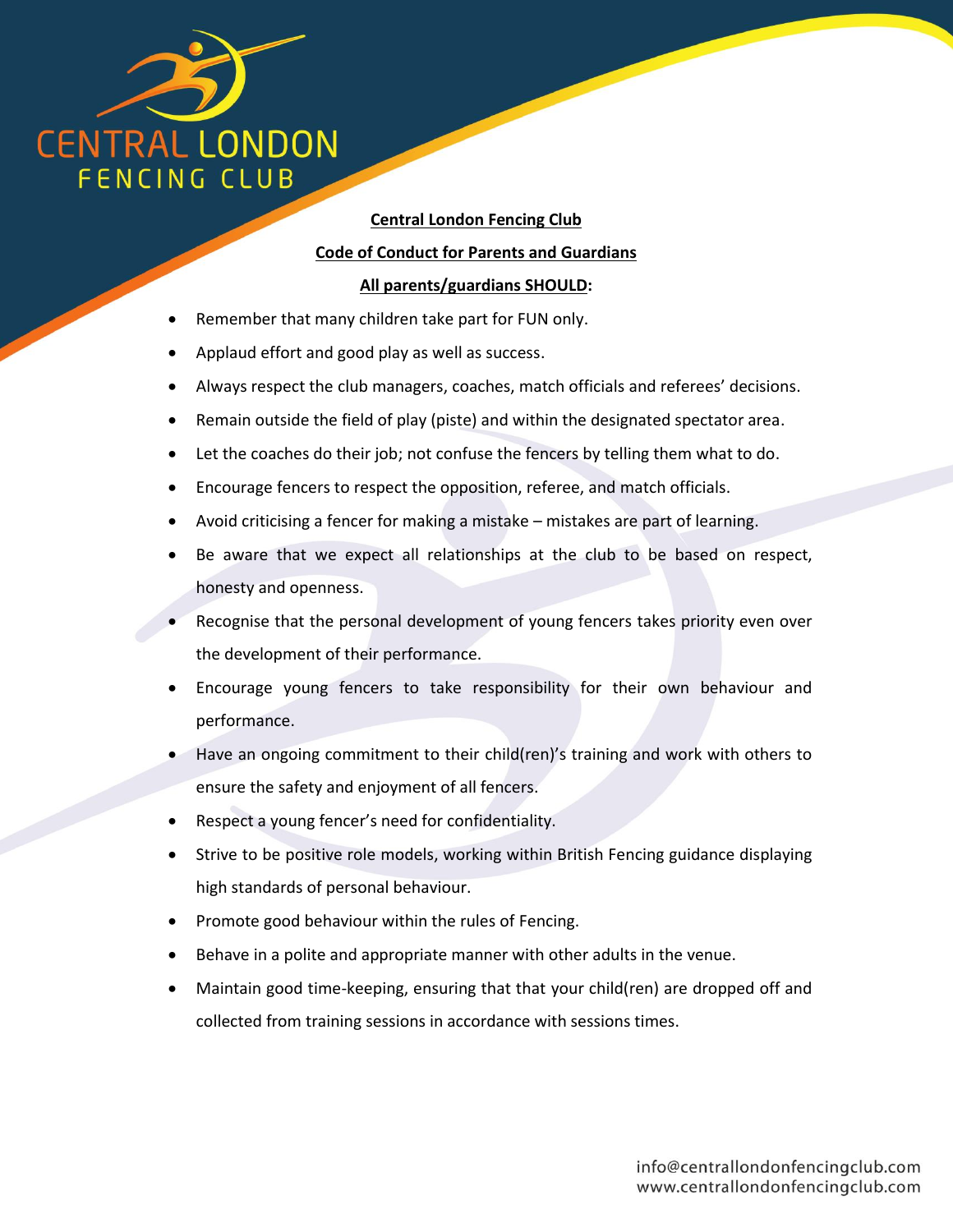

## **Parents and guardians SHOULD NEVER:**

- Invite a child to their home or secluded place when they will be alone with a child.
- Share a bedroom with a child.
- Neglect their responsibility for any child under their care at any time.
- Bully a child either physically or verbally, nor reduce a child to tears as a form of control.
- Engage in rough, physical or sexually provocative games.
- Make sexually suggestive remarks to a young/vulnerable fencer even in fun.
- Allow or engage in any form of inappropriate touching.
- Allow the use of inappropriate language to go unchallenged.
- Do things of a personal nature for a fencer that they can do for themselves unless specifically requested to do so and then with the utmost discretion.
- Vacate the venue and leave a child entirely on their own.
- Spend excessive amounts of time with individual fencers away from others.
- Allow allegations made by a child to go unchallenged, unrecorded or not acted upon.
- Embarrass, humiliate or undermine any individual or cause them to lose self esteem.
- Make remarks about another individual that are in any way offensive or in any way can be construed as such.
- Engage in, or tolerate, offensive, insulting, or abusive language or behaviour.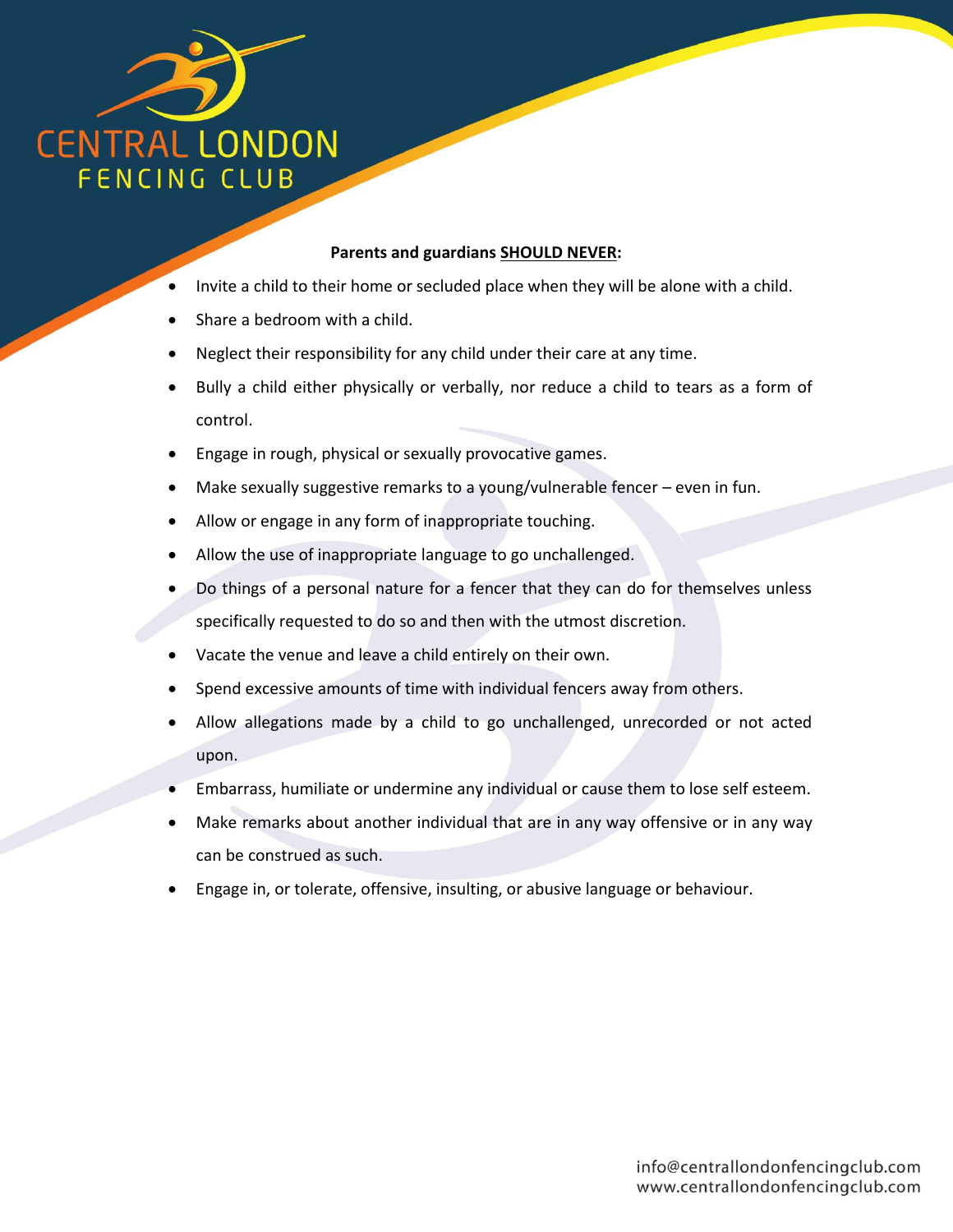

**Parents/guardians UNDERSTAND that if the Code of Conduct for parents and guardians is NOT adhered to, THE FOLLOWING OUTCOMES/ACTIONS MAY OCCUR:**

- Issuing of a verbal warning form a club manager, coach, referee or official.
- Formal requirement to meet with the club welfare officer(s) to discuss behaviour.
- Formal requirement to meet with the club managers to discuss behaviour.
- Obligation to undertake a related education/training/awareness course.
- Obligation to leave the club or a match/competition venue.
- Request from club managers not to attend future training sessions and/or matches/competitions.
- Suspension or removal from the club, along with any other dependents/siblings.